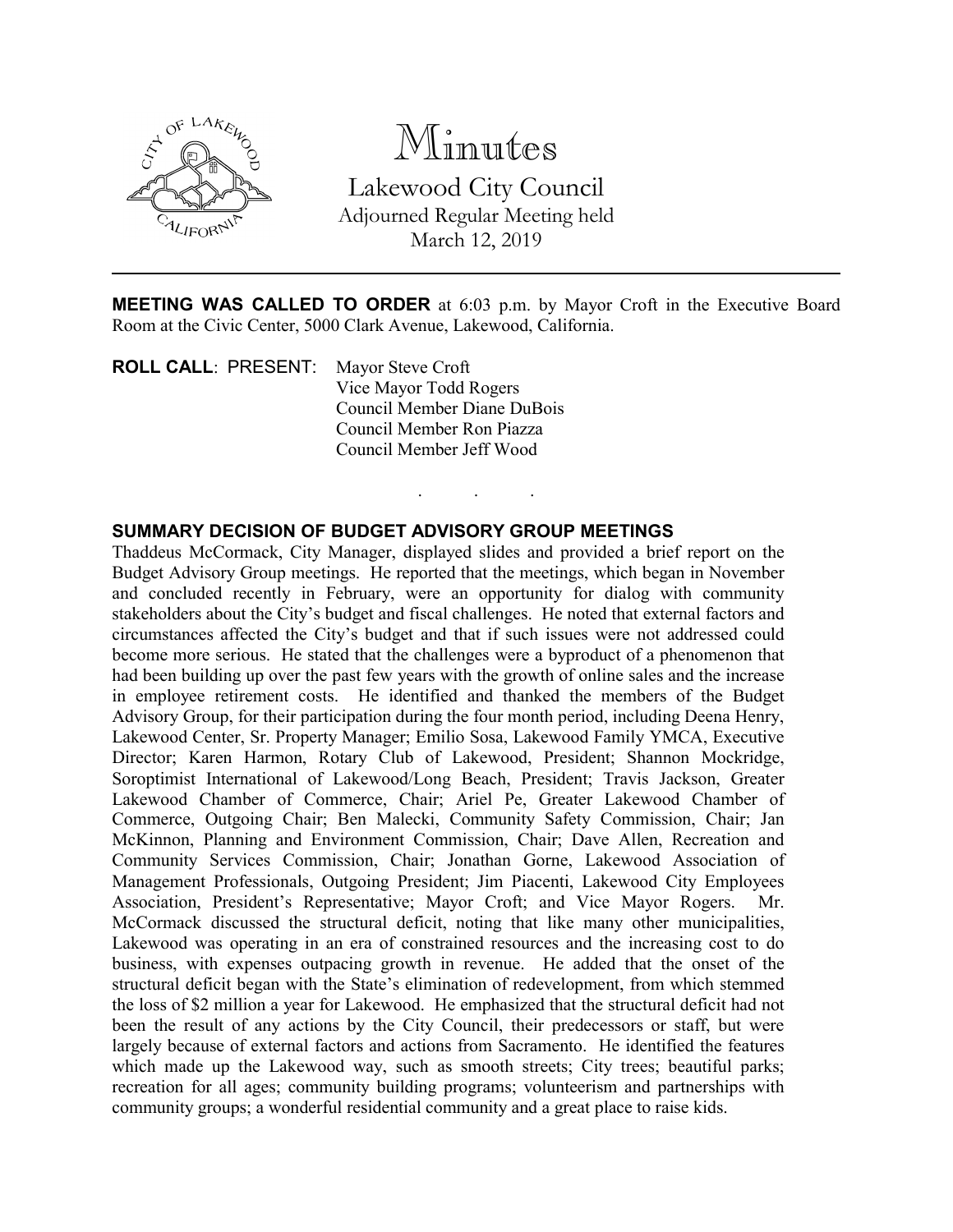**SUMMARY DECISION OF BUDGET ADVISORY GROUP MEETINGS** - Continued Mr. McCormack continued by stating that Lakewood's structural budget deficit was in the \$4 million to \$7.5 million range and that the numbers could be even greater if an economic downturn occurred sooner. He pointed out the causes of the budget deficit, which included the loss of over \$2 million every year from the State's takeaway of Lakewood's redevelopment funding; increased payments to the State-run retirement system; the flattening of sales tax revenue; and the deterioration of infrastructure. He stated that the deficit had been intensified by capital improvement needs noting that over a ten year period, facility maintenance and improvement needs would total \$31 million and would probably grow over time. He added that despite staff's efforts to maintain the City's buildings, most of which were built in the 1950's, to a usable level, the recently conducted Facilities Condition Assessment had given an overall rating of low to fair range just above poor and that to bring the rating closer to a modest level in the fair range would cost \$3.5 million per year. Mr. McCormack identified some of the cost cutting actions in FY 2018-19, which included reduced spending and purchase delays. He detailed other cost saving measures which included open full-time positions going unfilled; reduced part-time labor accounts, such as for janitorial services at City Hall; street maintenance and hardscape repair using County Measure M and R funds; and increasing employee's share of PERS contributions. He identified some of the Budget Advisory Group's ideas for savings from spending cuts which included charging residents for LYS and picnic shelters; combining/streamlining community events; increasing participant attendance fees to cover costs; reducing tree plantings and shifting tree replacement costs to residents; staying vigilant on fully charging for permits; cost containment committees for every department and trim across the board; looking for more contracting opportunities; CityTV strategic cuts; reducing swimming pool usage to one site; and reducing overtime, which could total approximately \$1.8 million but would not cover the \$4 million to \$7.5 million to end the deficit. He reported that other cities dealt with their budget difficulties by cutting spending and using reserve funds but noted that many cities were facing larger structural deficits equal to fifteen to twenty-five percent of their budget, thus making it difficult to cut their way out without impacting community quality of life. He stated that many cities, after cutting services and spending down their reserves, concluded that they should consider a locally-controlled revenue source that the State government could not take away, giving them more control over their fiscal destiny. Mr. McCormack explained that many cities had found that contracting with public opinion and community outreach professionals would engage the broader community on what services and needs were most important to them and getting the community's feedback on service priorities in a statistically organized way, combined with robust community outreach. He concluded by stating that it was staff's recommendation that the City Council provide input and direction and authorize the City Manager to execute necessary agreements subject to approval of the City Attorney with Fairbanks, Maslin, Maullin and Metz (FM3) in a not to exceed amount of \$27,500, and with Lew Edwards Group in a not to exceed amount of \$39,500, for public outreach and public opinion consultants to provide expanded community engagement.

Council Member Wood expressed appreciation for the committee's efforts but noted that while sales tax was of concern, economic development and issues affecting quality of life such as homelessness, graffiti and crime in general, had not been addressed.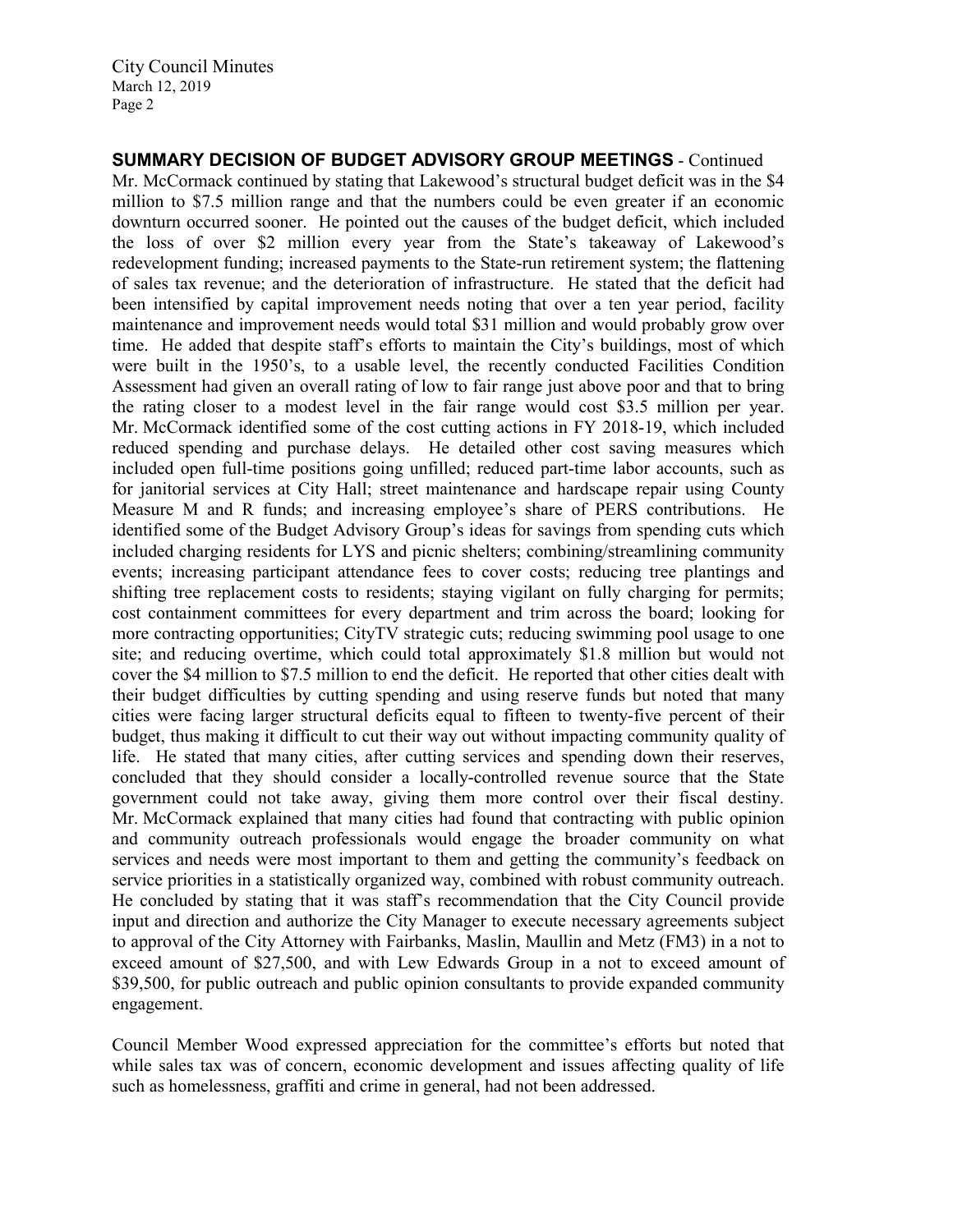**SUMMARY DECISION OF BUDGET ADVISORY GROUP MEETINGS** - Continued Mr. McCormack stated that while he concurred that sales tax should not be the primary focus, he noted that detractions from quality of life as well as economic development would cost money to deal with and emphasized the importance of engaging the community and determining a comprehensive strategy.

Mayor Croft explained that it was hoped that a study would help to determine what would be acceptable to residents with regards to City programs and to look at the highest priorities and unmet needs.

Responding to Council Member Wood regarding survey questions, Mr. McCormack stated that the inquiries would include reasons for shopping in Lakewood as well as determining services that residents valued and would want to preserve, and that if, ultimately, a revenue measure would be put to the voters, it would be important to know if residents were willing to tax themselves and the people who shop in the City.

Council Member Piazza opined that as a long-time resident, he valued the Lakewood way. He cautioned that if the City did not raise the sales tax to benefit Lakewood residents, another entity might do so and collect the funds which could be used outside of the City. He stated the importance of the consultants conveying the necessity for a sales tax measure.

Council Member DuBois stated the importance of maintaining the face of the community and noted that if keeping the City's character meant increasing the sales tax, then it needed to be done. She acknowledged that quality of life issues existed but also added that Lakewood had been fortunate in that some of those issues were not as prevalent as in other places.

Vice Mayor Rogers pointed out that if there were to be an increase in taxes, there should be a noticeable difference in terms of quality of life issues and that there should be value and privileges that go along with living in the City, especially if residents were paying the maximum sales tax allowable by law. He stated that it was important to have evolving approaches to strategic planning and economic development. He concurred with the belief that if taxes were being paid by residents that the funds remained in the City. He emphasized the importance of knowing the sales tax percentages generated by Lakewood residents and non-residents in making the decision and sharing the reasons for such a decision. Mr. McCormack agreed that it was important to assure that monies expended were spent wisely and for the betterment of the residents.

Mr. McCormack responded to Council Member Wood's concerns about the costs for the services to be provided by the consultants by enumerating the various forms of the comprehensive and strategic communications, which included social media, printed messaging and community presentations.

Steve Skolnik, for the City Attorney, advised that the City could not expend funds to advocate but such monies could be spent to educate residents and noted the expertise of the consultants with such educational efforts.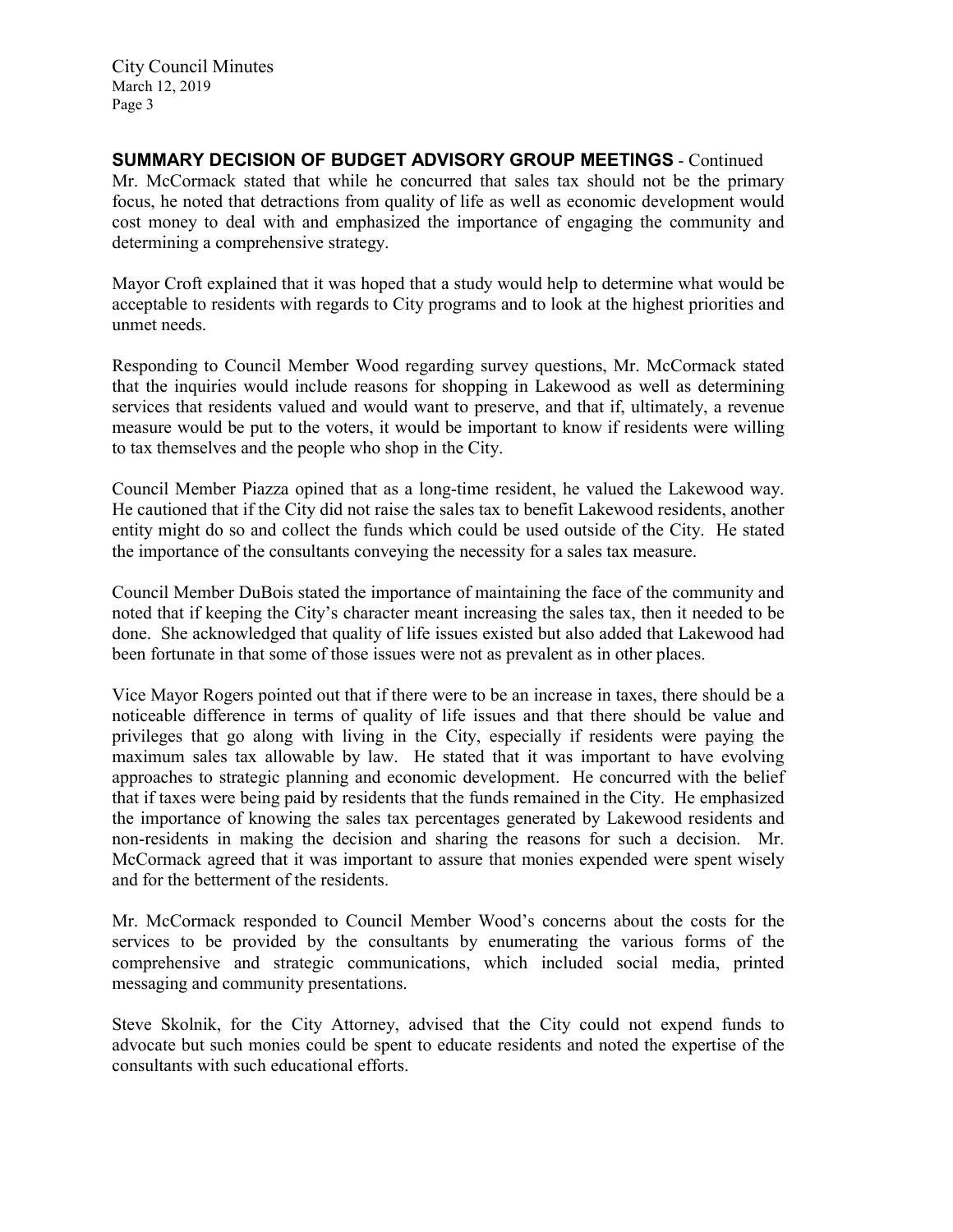**SUMMARY DECISION OF BUDGET ADVISORY GROUP MEETINGS** - Continued Council Member Wood stated that as it was his fiduciary responsibility to know the scope of services to be provided for \$67,000, he would not be supporting moving forward with the consultants' agreements.

Mr. McCormack confirmed for Vice Mayor Rogers that the consultants would work directly with staff and that the creation of a City Council ad hoc committee would be an appropriate action in terms of providing guidance with the scope of work. He indicated his confidence in the proposed consultant firms.

MAYOR CROFT MOVED AND COUNCIL MEMBER PIAZZA SECONDED TO APPROVE STAFF'S RECOMMENDATIONS TO PROVIDE INPUT AND DIRECTION AND AUTHORIZE CITY MANAGER TO EXECUTE NECESSARY AGREEMENTS WITH PUBLIC OUTREACH AND PUBLIC OPINION CONSULTANTS, FAIRBANKS, MASLIN, MAULLIN AND METZ (FM3), IN NOT TO EXCEED AMOUNT OF \$27,500, AND LEW EDWARDS GROUP, IN NOT TO EXCEED AMOUNT OF \$39,500, FOR EXPANDED COMMUNITY ENGAGEMENT AND TO ADD BUDGET AD HOC COMMITTEE TO FUTURE COMMITTEE ASSIGNMENTS TO BE PRESENTED BY THE INCOMING MAYOR. UPON ROLL CALL VOTE, THE MOTION WAS APPROVED:

AYES: COUNCIL MEMBERS: Piazza, DuBois, Rogers and Croft NAYS: COUNCIL MEMBERS: Wood

Council Member Piazza, noting the evolving nature of the tenants at the Lakewood Center, stated his expectation that the mall would have a much different appearance three to four years down the road.

Mr. McCormack explained that while Lakewood Center's anchor tenants had been successful during the past Christmas holiday shopping season, other stores had not fared as well. He cited the efforts of his predecessor and the recently retired Community Development Director as well as the mall management in creating a synergy at the Center. He added that the challenge was to ensure that as it evolved or devolved, that it continued to be a success. Mayor Croft commented that there was the added challenge of other malls competing for the same businesses.

Council Member Wood suggested that Community Development staff meet with some of the shopping center owners to encourage improvements and to assist with streamlining any of the City's processes.

Mr. McCormack highlighted the recent efforts by staff to put together the business permitting streamlining committee that considered permits that were in the pipeline to identify issues to get them handled.

Mayor Croft stated that the Budget Advisory Group had been notified at their last meeting that they may reconvene at a future date for additional sessions.

. . .